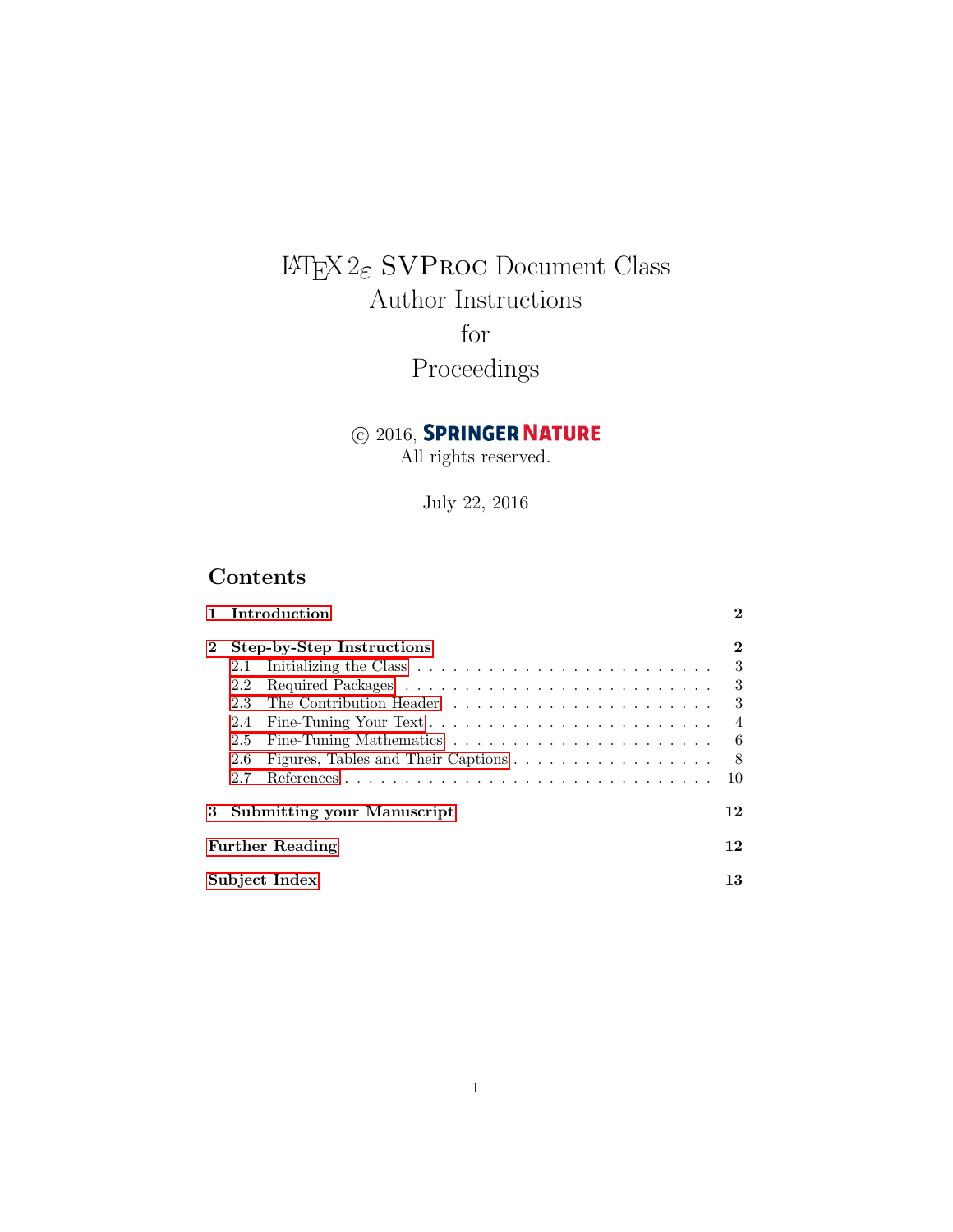# <span id="page-1-0"></span>1 Introduction

The documentation in the Springer Nature SVProc tool package is not intended to be a general introduction to LAT<sub>E</sub>X  $2_{\epsilon}$  or T<sub>E</sub>X. For this we refer you to [\[1–](#page-11-2)[3\]](#page-11-3) in the section "Further Reading".

Instead, the Springer Nature SVProc tool package has been set up for those who are familiar with the basics of LATEX. The SVPROC document class and its special features were designed to facilitate the preparation of proceedings for Springer Nature according to Springer Nature's style requirements.

If in this tool package we refer to standard tools or packages that are not installed on your system, please consult the *Comprehensive T<sub>E</sub>X* Archive Network (CTAN) at [\[4](#page-11-4)[–6\]](#page-11-5) in the section "Further Reading".

The components of the SVProc tool package are:

• The Springer Nature  $\cancel{B}T_F X$  class syproc.cls (major version 1) and BiB-TeX styles spmpsci.bst, spphys.bst, spbasic.bst as well as the template with preset class options, packages and coding examples;

Tip: Copy these files to your working directory, run LATEX  $2\varepsilon$  and produce your own example \*.dvi or \*.pdf file; rename the template file as you see fit and use it for your own input.

• Instructions with style and coding instructions specific to proceedings;

Tip: Follow these instructions to set up the files, to typeset the text and to obtain a consistent formal style; use these pages as checklists before finally submitting the manuscript or print data.

• The Reference Guide describing the SVPROC features independent of any specific style requirements.

Tip: Use it as a reference if you need to alter or enhance the default settings of the SVProc document class and the templates.

For *volume editors only* the SVPROC tool package is enhanced by

• the *editor instructions* for compiling multiple contributions into a single book.

# <span id="page-1-1"></span>2 Step-by-Step Instructions

The following sections give you detailed instructions on how to set up your files and meet Springer Nature's specific style and layout requirements. Please try to adhere to these standards right from the start and use them as a checklist before submitting the manuscript or print data.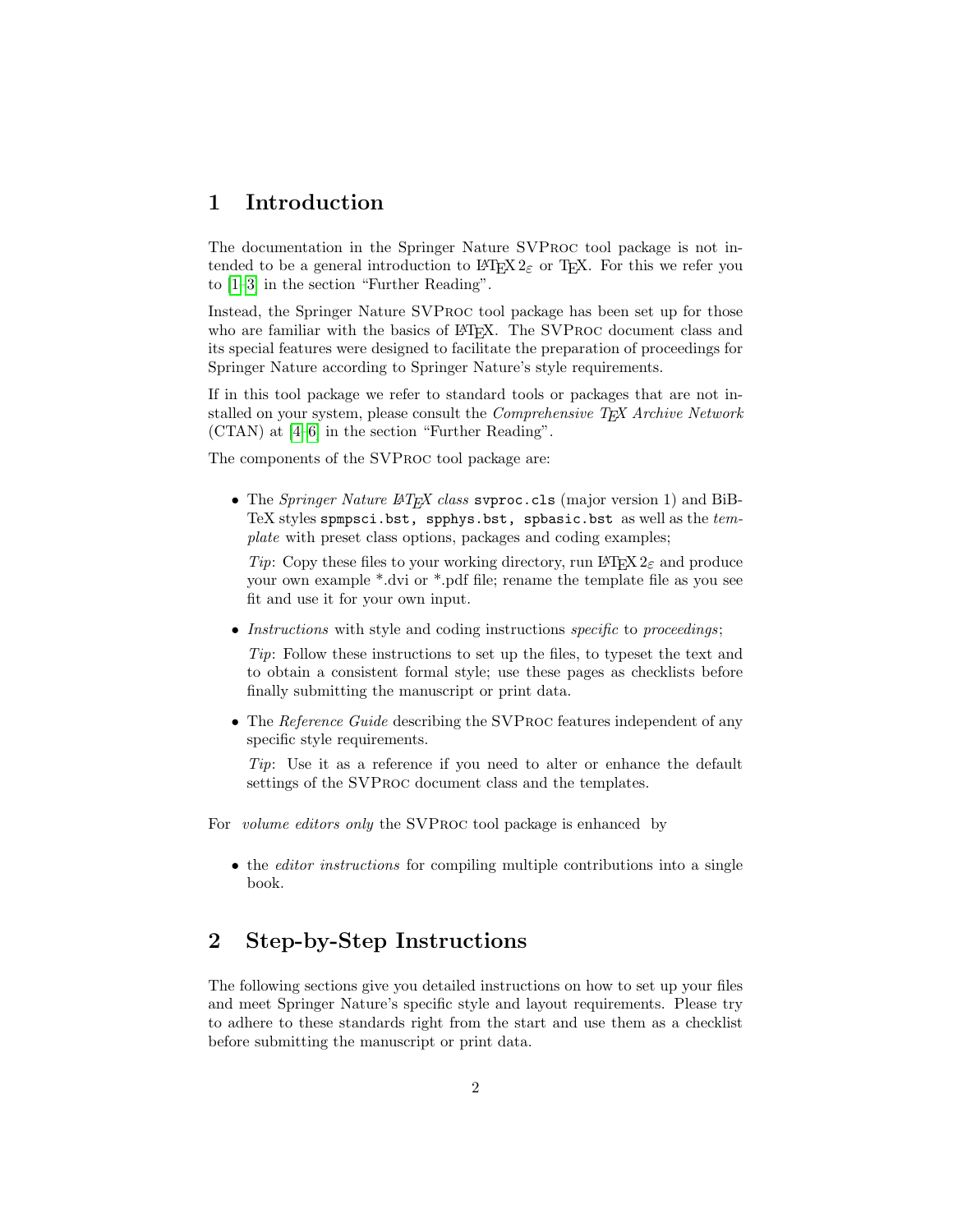#### <span id="page-2-3"></span><span id="page-2-0"></span>2.1 Initializing the Class

To format a document for a proceedings volume enter

\documentclass{svproc}

Tip: Use the pre-set template author.tex

at the beginning of your root file. This will set the text area to a \textwidth of 122 mm or 28-1/8 pi and a \textheight of 193 mm or 45-5/6 pi plus a \headsep of 12 pt (space between the running head and text).

*N.B.* Trim size (physical paper size) is  $155 \times 235$  mm or  $6\frac{1}{8} \times 9\frac{1}{4}$  in.

Please refer to Sect. [2.6](#page-7-0) for "overwide" floating objects.

For a description of all possible class options provided by SVProc see the "SVProc Class Options" section in the enclosed Reference Guide.

#### <span id="page-2-1"></span>2.2 Required Packages

The following selection in the past has proved to be essential in preparing a fully formatted (i.e. ready-to-print) manuscript.

Invoke the required packages with the command

#### \usepackage{}

| graphicx.sty | is a powerful tool for including, rotating, scaling and  |
|--------------|----------------------------------------------------------|
|              | sizing graphics files (preferably $*$ eps files)         |
| multicol.sty | balances out the columns on the last page of, for exam-  |
|              | ple, your author index                                   |
| footmisc.sty | together with style option [bottom] places all footnotes |
|              | at the bottom of the page                                |

For a description of other useful packages and SVProc class options, special commands and environments tested with the SVProc document class see the Reference Guide.

#### <span id="page-2-2"></span>2.3 The Contribution Header

To format the header of your contribution enter

```
\title{Title of Contribution}
\titlerunning{abbreviated title} % (for running head)
                                % also used for the TOC unless
                                % \toctitle is used
\author{Name of Author}
\authorrunning{abbreviated author list} % (for running head)
\tocauthor{author list} % for table of contents
... continued ...
```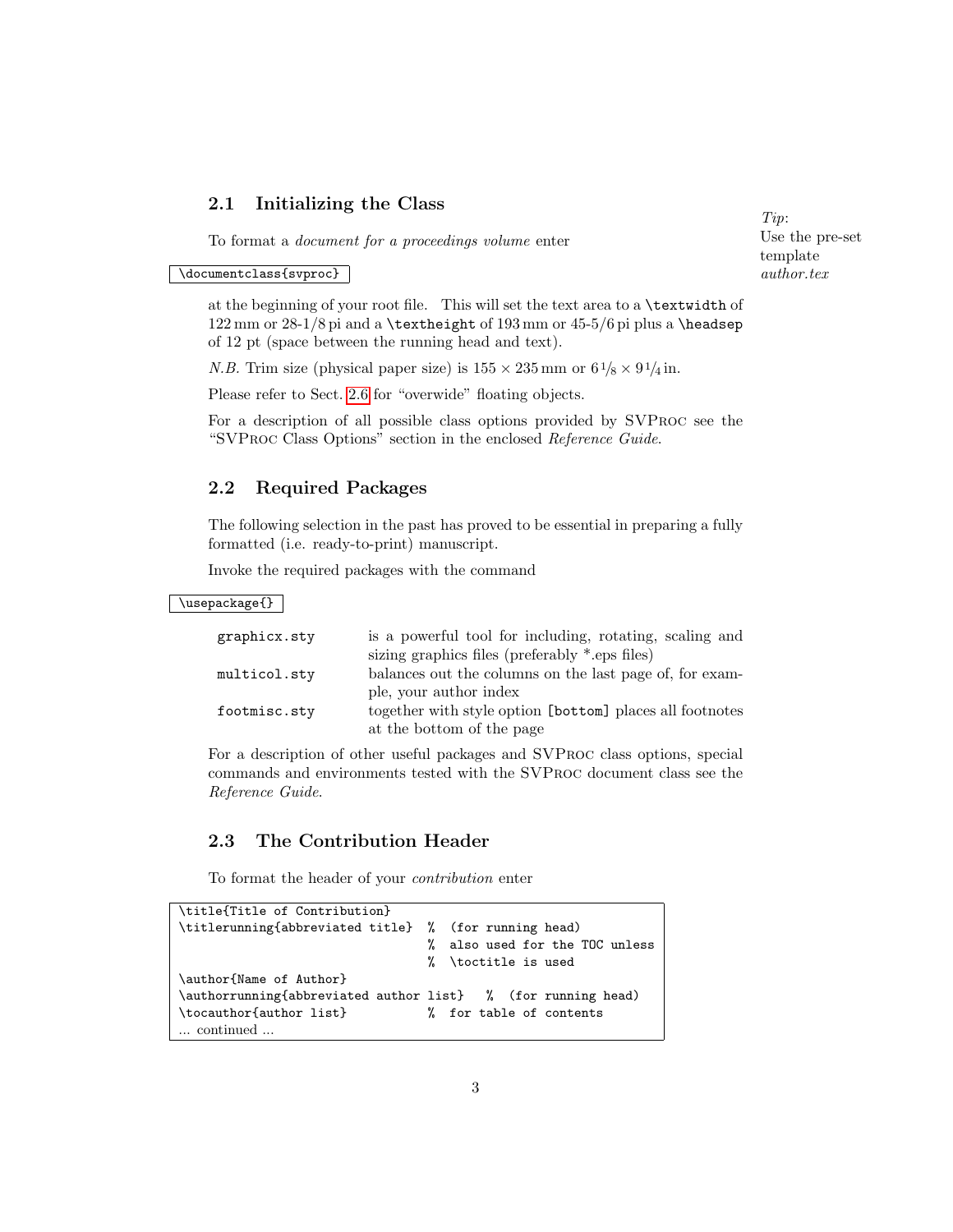```
\institute{author's address
         \email{I.Ekeland@princeton.edu} % optional, same for URL of homepage
} % end of address field
\maketitle
```
immediately after the \begin{document} command - see also the author sample file of the package (authsamp.tex) for detailed and commented explanation.

Normally the running heads are produced automatically by the \maketitle command using the contents of \title (for right hand or recto pages) and \author (on left hand or verso pages). If the result is too long for the page header (running head) the class will produce an error message and you will be asked to supply a shorter version. This is done using the syntax

\titlerunning $\{\langle text \rangle\}$ \authorrunning $\{\text{first author}$ et al.}}

These commands must be entered before \maketitle.

For a more detailed description of the relevant commands, see the global Reference Guide.

#### <span id="page-3-0"></span>2.4 Fine-Tuning Your Text

As a general rule, text, formulae, figures, and tables are typed using the standard LATEX 2ε commands. The standard sectioning commands of the article class are also used.

Nevertheless, in the SVProc document class we have newly defined and enhanced a few text mode commands (e.g. the **\keywords** command in the abstract environment) and more - please refer to the Reference Guide.

Always use the L<sup>A</sup>T<sub>E</sub>X commands **\label** and **\ref** for cross-referencing to chapters, sections, theorems, equations, figures, and tables. In contrast to any hardcoded references these soft-coded cross-references can automatically be converted to hyperlinks for any possible electronic version of your book.

Abstracts. Each chapter or contribution should be preceded by an abstract (150– 250 words) that summarizes the content. The abstract will appear online at www.SpringerLink.com and be available with unrestricted access. This allows unregistered users to read the abstract as a teaser for the complete chapter.

Headings. In English texts all words of a heading have a leading capital letter except for articles (a, an, the), conjunctions and prepositions of up to four letters (e.g. on, of, at, to, by, and, or, but, from, with). If a heading needs more than one line please break the line at an appropriate place and position the binding word (conjunction, preposition, article, ...) at the beginning of the new line.

It looks nicer if every heading is followed by at least a short passage of text in order to avoid simply listing headings of different levels.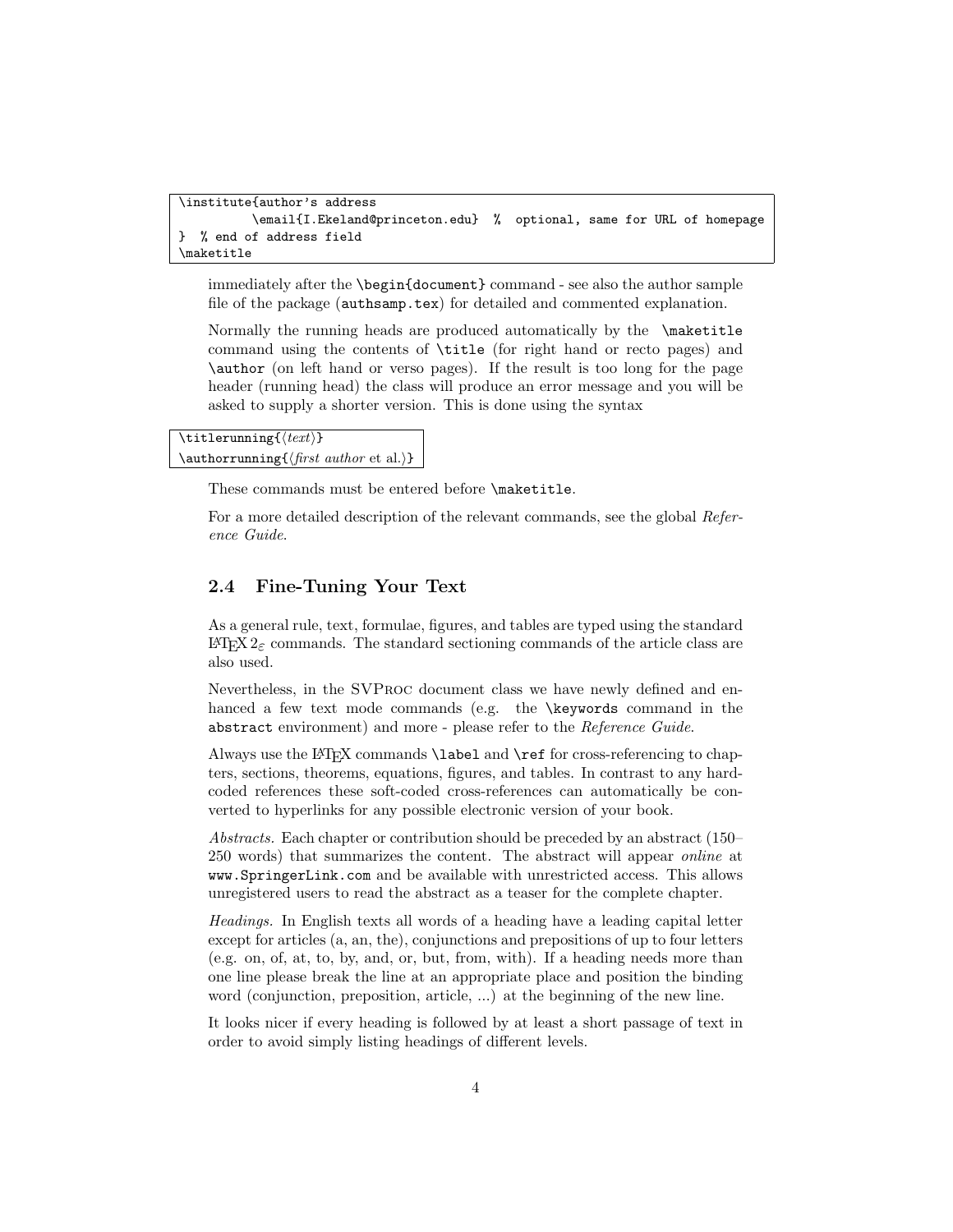<span id="page-4-0"></span>If the running heads at the tops of the pages do not fit into the space allocated to them, a shorter version has to be specified with the commands \authorrunning{} and \titlerunning{}.

If a different version of your contribution title is to be used for the table of contents use the command \toctitle{ $\{title\ for\ table\ of\ contents\}.$ 

Emphasizing Text. Use the command  $\emptyset$  to emphasize (i.e. italicize) a selection of individual words.

Theorem-Like Environments. For individual text structures such as theorems, definitions, examples, etc., the SVProc document class provides numerous predefined environments (numbered as well as unnumbered) which conform with the specific Springer Nature layout requirements. Sections 2.7 and 3.3 of the Reference Guide give a complete list of the built-in environments as well as a description of the new SVProc mechanism for defining your own environments.

Special Expressions. If a special, e.g. non-English, expression is used repeatedly, please spell it consistently throughout the book. Latin terms, e.g. "in situ", should not be italicized.

Abbreviations. Please set abbreviations such as "e.g.", "cf.", "et al." and "i.e." upright. Only abbreviations that can be found in a dictionary may be used without definition. Particular terminology that is often abbreviated should be defined on first usage.

Dashes. In Springer Nature books we differentiate between three different types of dashes, which have to be coded individually:

- 1. To produce a simple hyphen, used to connect or separate dependent parts of a word such as prefixes, or in compound adjectives, please enter a single keyboard hyphen without any space on either side (-).
- 2. To produce an en-dash, enter two single hyphens with no space on either side to stand in place of "to" in ranges, as in "Fig.  $3a-c$ " or "... in the range 10–20 eV", or to connect two names or words that are independent of each other, such as "... the electron–photon interaction". However, doublebarrelled names like Levi-Civita are connected with simple hyphens.
- 3. To produce an em-dash—e.g. to denote an insertion within a sentence please enter three hyphens without any spaces on either side (---).

Quotation Marks. Please use the following commands to create Englishlanguage quotation marks: 'word' gives 'word' in the dvi file, and ''word" gives "word" in the output file.

Page Breaks. Please see to it that you always have at least two lines of the same paragraph at the foot or head of a page. So-called "orphans" or "widows" reduce the readability of your text.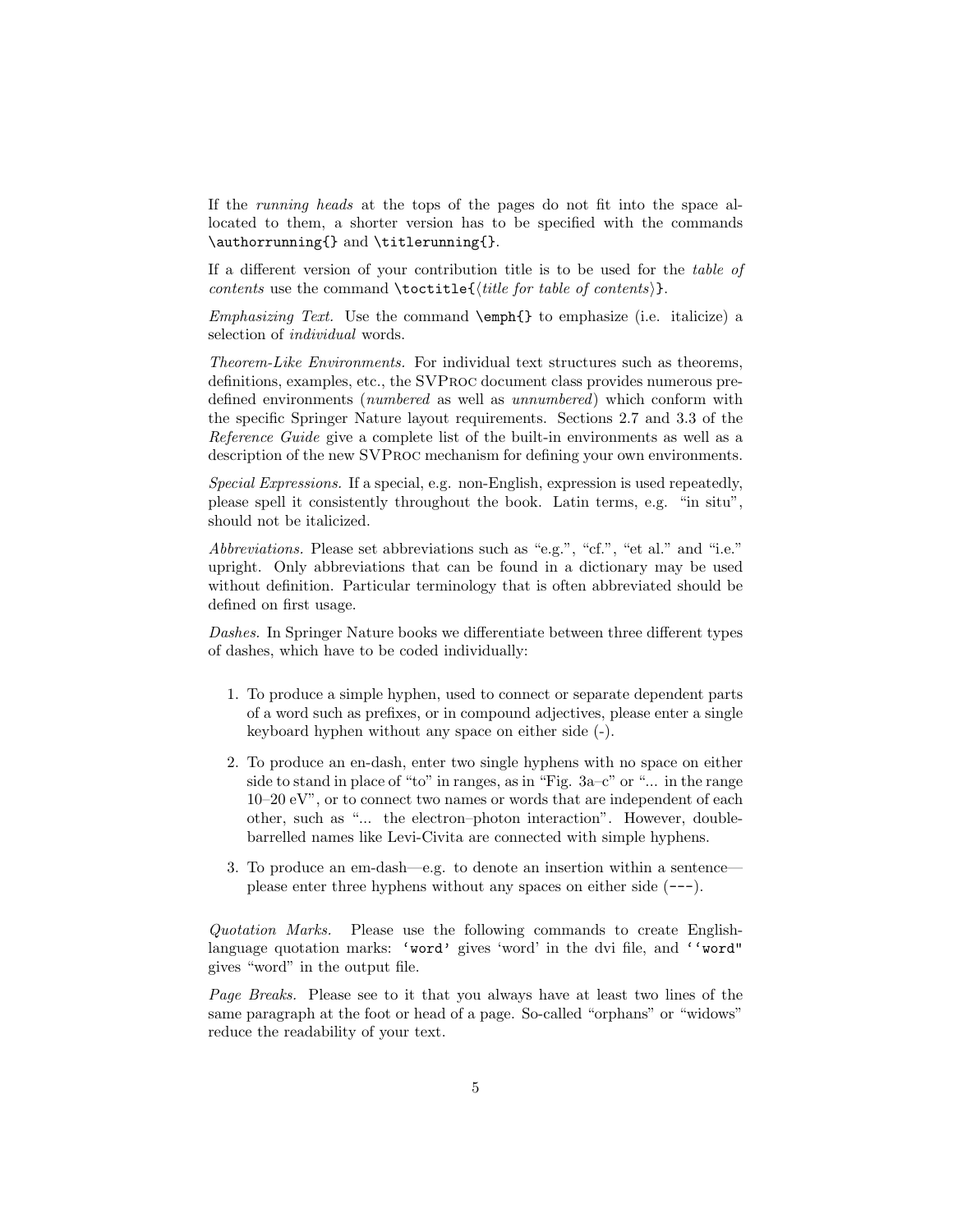<span id="page-5-1"></span>Cross-References Within Text. Please always give a \label where possible and use \ref for cross-referencing. Such cross-references may then easily be converted to hyperlinks in any electronic version of your book.

The \cite and \bibitem mechanism for bibliographic references is also obligatory.

Cross-references to particular sections, figures, tables, equations and the like should be written in full when they stand at the beginning of a sentence, but in any other position within the text they should be abbreviated as follows:

(Chapter) Chap./Chaps. (Section) Sect./Sects. (Figure) Fig./Figs. (Page) p./pp. (Volume) Vol./Vols.

Exceptions:

- 1. "Table" should always be written out in full—at the beginning of a sentence as well as within it, and please use "Tables" for the plural form.
- 2. When referring to equations the abbreviations "Eq./Eqs." may be used but as a general it is sufficient to use the equation number set in parentheses, e.g. (17). At the beginning of a sentence you should write "Equation  $(17)$ ".
- 3. References are cited in the text simply as numbers in square brackets, e.g. [165], do not use the abbreviations "Ref./Refs." in the middle of a sentence. Only at the beginning of a sentence should you write "Reference  $[165]$ ".

Spelling Checker. If possible, please use a computer program for verifying the spelling of your text prior to submitting your manuscript. Depending on your operating system you may choose from a number of freely available programs designed for LATEX code. A list of such LATEX-aware spelling checkers can be found at <http://www.tex.ac.uk/cgi-bin/texfaq2html?label=spell>

#### <span id="page-5-0"></span>2.5 Fine-Tuning Mathematics

As a general rule, text, formulae, figures, and tables are typed using the standard LAT<sub>F</sub>X 2<sub>ε</sub> commands. The standard sectioning commands are also used.

Nevertheless, in the SVProc document class we have some newly defined and enhanced math mode commands. Please refer to the Reference Guide.

Always give a \label where possible and use \ref for cross-referencing. Such cross-references may then be converted to hyperlinks in any electronic version of your book.

Please set mathematical expressions and formulae within the running text in math mode, i.e.  $\mathcal{F} \ldots \mathcal{F}$ , so that the desired spaces are set automatically. In text mode please put a small space  $\setminus$ , between a number and its unit.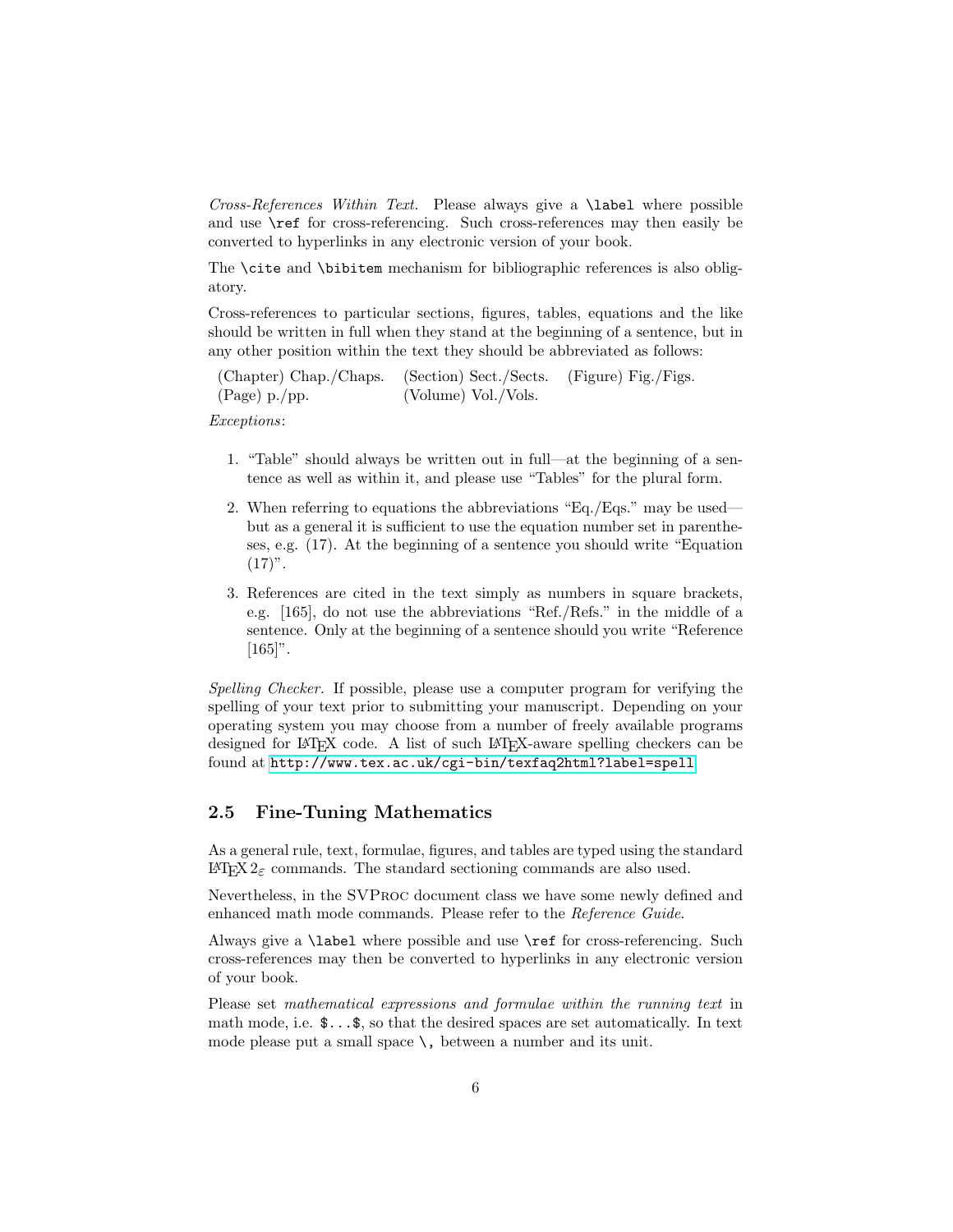<span id="page-6-0"></span>Displayed Formulae will automatically be centered.

Equation Arrays. In order to get a readable layout for your equation arrays we recommend that you use the L<sup>AT</sup>EX environment equarray. This will automatically use optimal line spaces and line breaks. If an equation spans more than one line place the equals sign at the beginning of the second (or subsequent) line(s); binary operators such as  $+$ ,  $-$ ,  $*$ , etc. should also appear at the beginning of the second or subsequent lines of an array, and the line should be indented to the right of the equals sign in the line before.

If you want to sub-number individual lines of your equation array you may use the style subeqnarray.sty. For a description see Sect. 3.1 in the Reference Guide.

Please punctuate displayed equations in the same way as any other written statement and insert  $\chi$ ; before the punctuation to add a little extra space.

*Multiplication*. Where a multiplication sign is essential use the command  $\times$  $(\times)$ , not **\cdot** (·). The **\cdot** is reserved for vector dot products.

Vectors. Use the command  $\vec{v}$  to depict a vector. By default, vectors will be set bold face upright.

To set vectors bold face italic – as is common in physics texts – use the class option vecphys.

Tensors. Use the newly defined command \tens{A} to depict an ordinary second-order tensor (without indices).

Chemical Symbols and Formulae should be set upright. Where a "–" is used to combine parts of chemical compounds, please use an en-dash; see Sect. [2.4.](#page-3-0)

Computer Code. To display computer code in your book, we recommend the use of the verbatim environment.

Abbreviations such as Ord, Var, Ker, const., etc. should be set upright.

Physical units (and their prefixes) should correspond to the SI standards and be set upright. Always put a fixed space  $\setminus$ , between a number and its unit, and between elements of units. Both the "...  $3 \text{ km s}^{-1}$  ..." (note space between different units; please do not use a middot) and "...  $3 \text{ km/s}$  ..." styles are acceptable, but please settle for one choice and use it consistently. In headers in tables please use the "v  $(m/s)$ " or "v  $(m s^{-1})$ " styles, i.e. use parentheses, not brackets. Please use "%" without a space, e.g. "100%", and use the degree sign without a space, e.g. "19°". For Celsius use "100 $^{\circ}$ C", i.e. no spaces.

Greek Letters. By default the SVProc document class depicts Greek letters as italics because they are mostly used to symbolize variables. However, when used as operators, abbreviations, physical units, etc., they should be set upright. For example, when  $\Delta$  (\varDelta) is used to refer to an infinitesimal amount or  $\mu$ (\umu) is used to denote micro.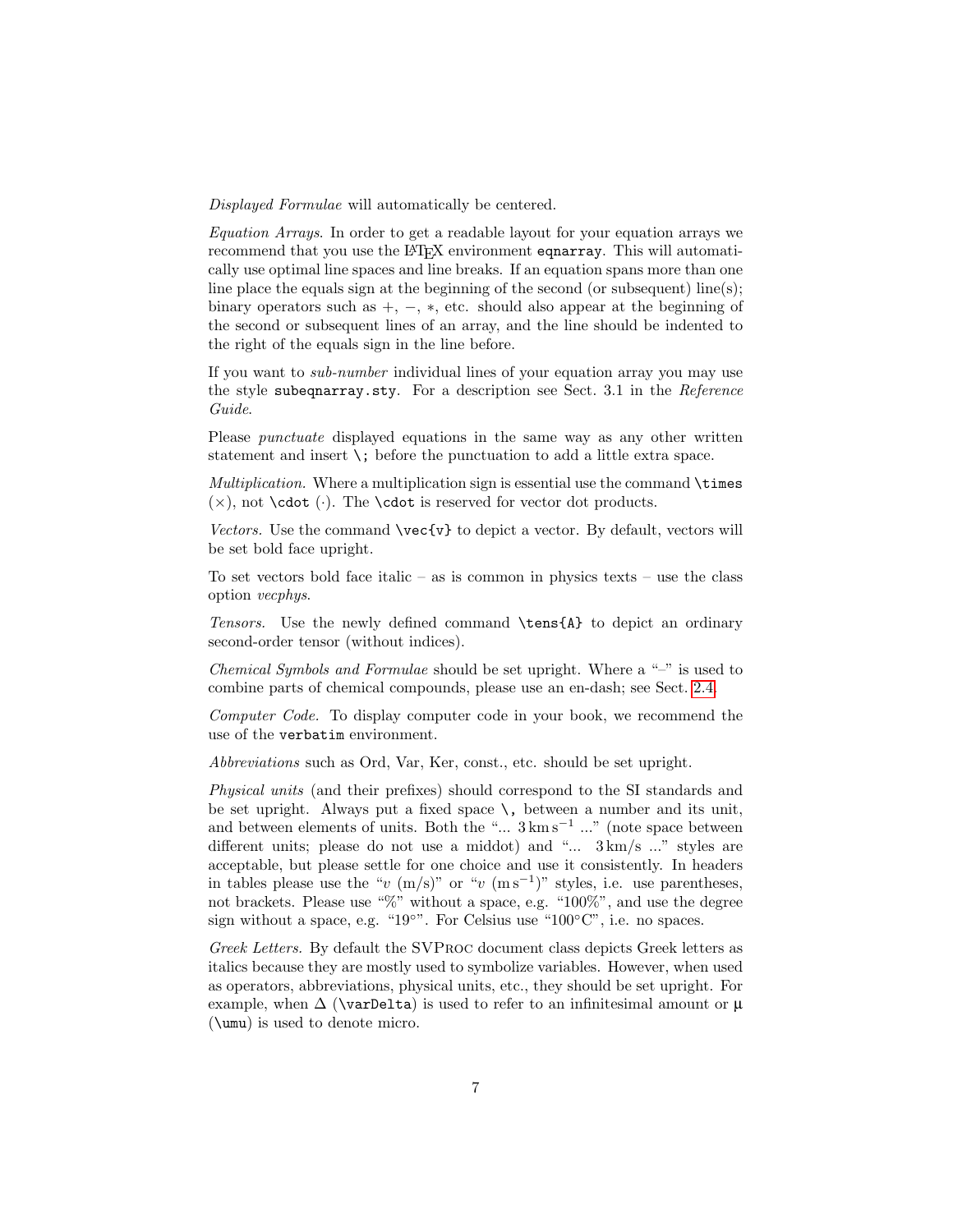<span id="page-7-1"></span>All upper-case Greek letters have been defined in the document class in an upright version. The fonts are taken from the  $T<sub>F</sub>X$  alphabet. Use the command prefix \var... followed by the upper-case name of the Greek letter to obtain an upright upper-case Greek letter.

A number of lower-case Greek letters have been defined in the document class in an *upright* version: α, β,  $\chi$ , δ,  $\gamma$ , μ, ν, π, τ. The letters are taken from the PostScript Symbol font. Use the command prefix  $\{u \dots$  with the lowercase name of the Greek letter to set it upright. Please refer to Sect. 2.6 in the Reference Guide.

Variables should be represented by a unique single character and always, i.e. in math mode as well as in the text, be set in italics. If possible please use  $\varphi$  for  $\epsilon$  and  $\varphi$  for  $\rho$ .

Exponential terms with long exponents or with exponents containing subscripts or superscripts should be set as " $\exp(...)$ ".

Subscripts and superscripts should always appear upright (use \mathrm{ } in math mode) when they are abbreviations. If you need to depict a vector, please also use the syntax \vec{ }. The font size will automatically be adjusted.

The Differential d, exponential e and imaginary i should be set upright in Springer Nature books. Use the newly defined commands  $\D$ ,  $\E$  or  $\ell$ ul and \I or \imag.

Fractions in displayed equations should be coded with **\frac**. When they appear within exponents, running text or narrow tables, they should be set with a slash. Otherwise the font size will be too small to be easily read.

Delimiters should be large enough to completely enclose their content – but no larger. We recommend using dynamic LAT<sub>E</sub>X input commands, e.g.\left[ or \right}, \langle or \rangle, \left|, \right|, etc.

#### <span id="page-7-0"></span>2.6 Figures, Tables and Their Captions

In general, text, formulae, figures and tables are typed using the standard LAT<sub>E</sub>X 2<sub>ε</sub> commands. The standard sectioning commands are also used.

Nevertheless, in the SVProc document class we have defined new commands and environments, and in some cases, enhanced standard environments. Please refer to the enclosed Reference Guide.

Always give a \label where possible and use \ref for cross-referencing. Such cross-references may then be converted to hyperlinks in any possible electronic version of your book.

Figures. Figures and their captions by default are set flushleft with the caption placed beneath the figure.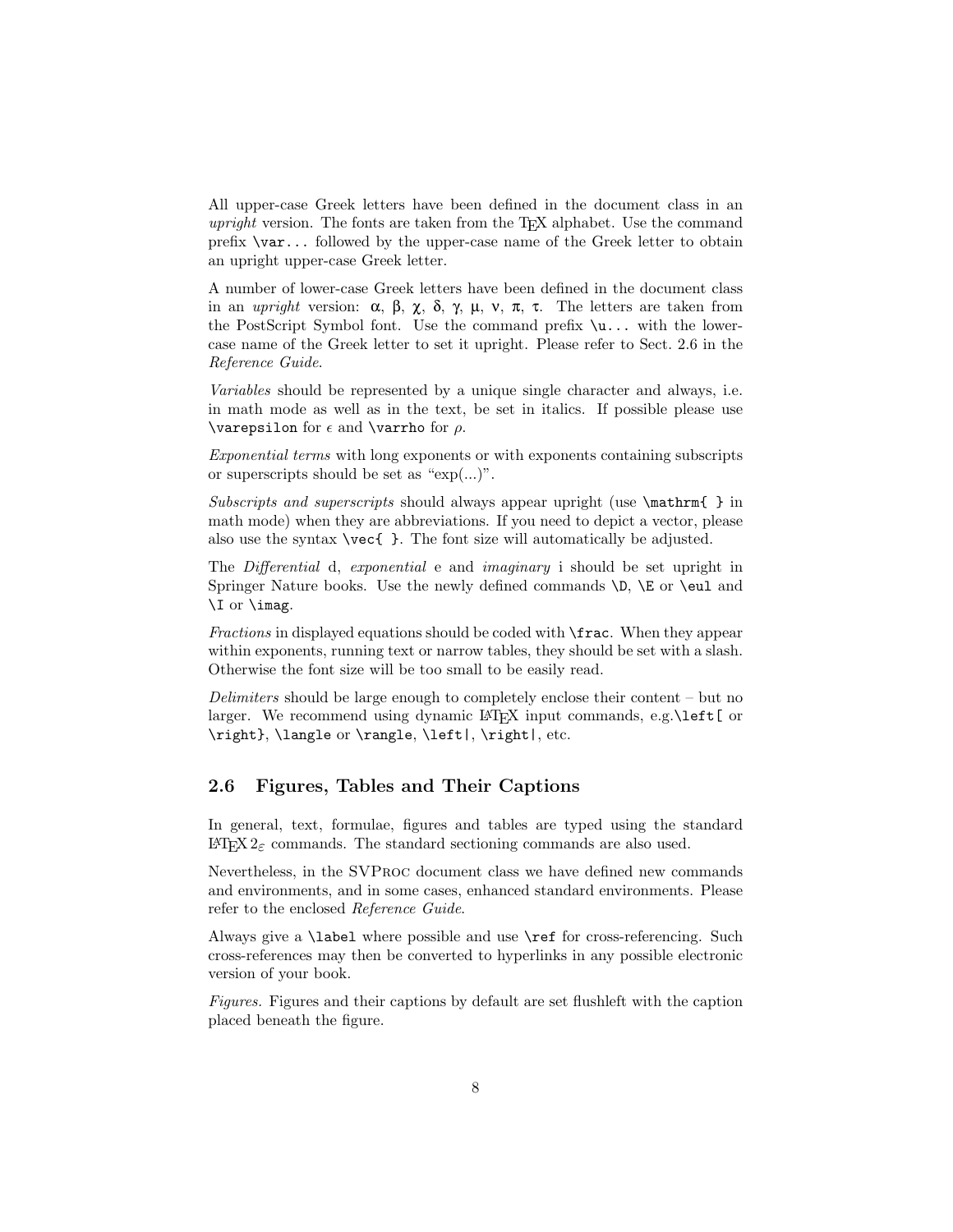<span id="page-8-0"></span>"Overwide" figures should be reduced to the normal page width, or if it improves the readability, may protrude into the page margin by a maximum of 5 mm or 1 pica on each side.

Color Figures. Despite the fast technical progress in digital printing the reproduction of color figures is still very costly in the field of scientific publishing. In general any colour figures will be converted into b/w figures or graytones for the printed version of the book. Only upon explicit agreement will Springer Nature reproduce color figures in the printed version of the book.

Digital Illustrations. Whenever possible illustrations (photos and drawings) should be supplied in digital form – this will simplify production, provided a few basic rules are followed.

For scanned line figures the minimum resolution in the final print size is 1200 dpi. For scanned photos, 300 dpi in the final size is sufficient.

Image Processing. If illustrations are to appear in grayscale or black and white, do not produce them in color. Color fields often convert to screens that are almost indistinguishable from one another. Instead of screens, whenever possible please use cross-hatching, stippling, and other dot and line patterns to differentiate among elements in an illustration. If screens must be used, they must be between 15% and 60%. Screens must be differentiated from one another by at least 15%. The lowest line weight is 0.5 pt in the final print size (approx. 0.15 mm).

Grids and details within the figures must be clearly readable and may not overlap.

Lettering. To add lettering, it is best to use a sans serif font; Helvetica is preferred. The font size should be approx. 2–3 mm (8–10 pt) in final print. Avoid effects such as shading, outline letters, etc. Lettering should not be added until after scanning, i.e. it should be added to the graphics file. Please do not insert any figure legends or figure headings in your illustration file.

Figures should be in eps format with fonts embedded, without preview and with the so-called bounding box adjusted to the actual content of the figure. Use the standard LATEX "graphicx" package to include your graphics files. Authors using pdfTEX should use the graphic formats: PNG, JPEG, or PDF for their figures.

Tables. By default, tables and their captions are justified. Please make sure that every table is preceded by a caption.

The layout of your tables should not contain any vertical lines. The header of the table should not contain any extra lines. "Overwide" tables should be reduced to the normal page width, or, if this is not possible, should not exceed the page width by more than 5 mm.

Captions. A caption should read easily. It follows regular text rules for abbreviation, hyphenation, capitalization, and punctuation , however, it does not have end punctuation.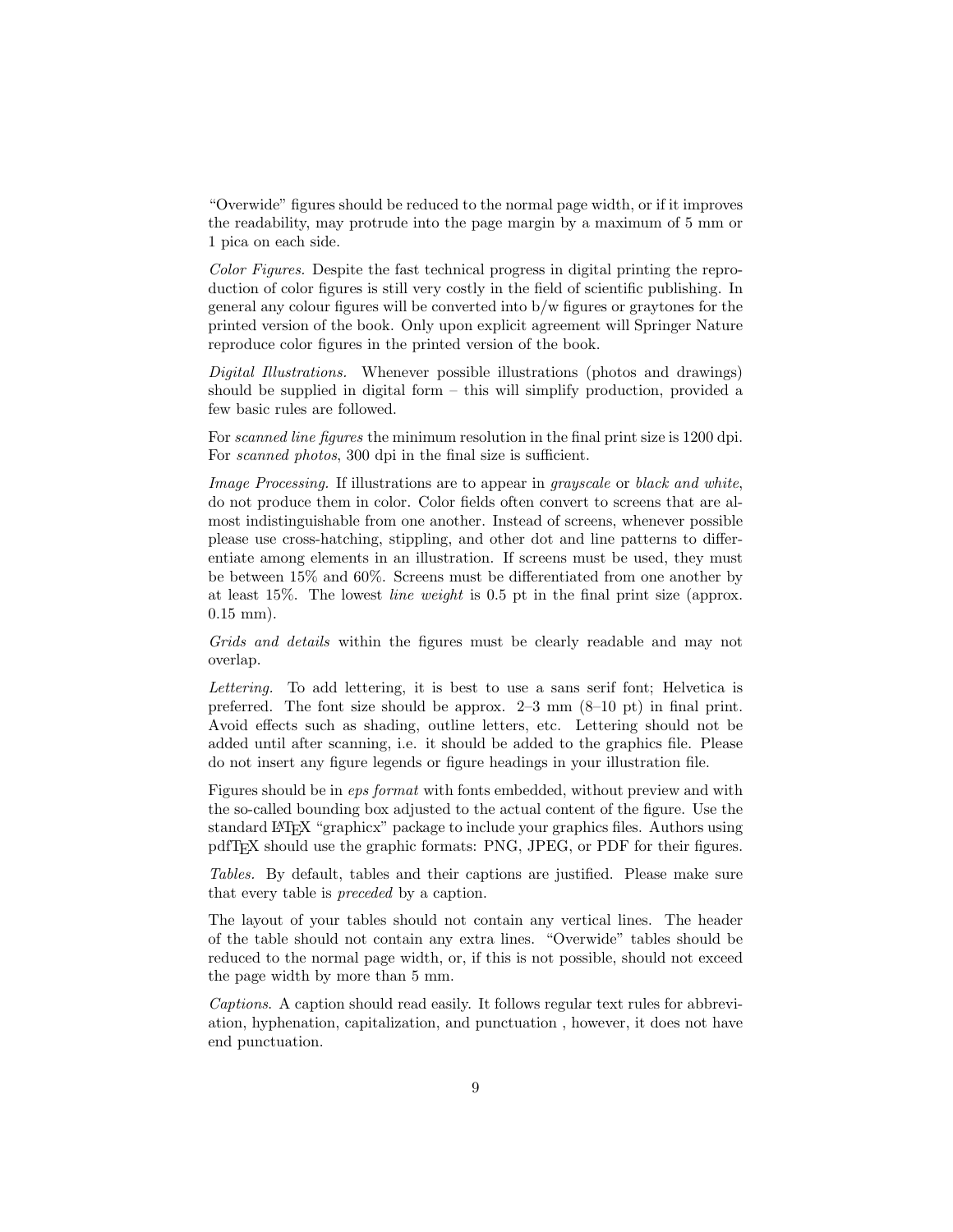<span id="page-9-1"></span>Should a figure consist of several parts, please set the names of the parts in bold face type inside the caption, e.g. Fig. 1 General explanation. a individual description. b individual description.

Should you want to explain special line formats, etc. used in the figure, then please set their description in italics, e.g. Fig. 1 In the upper edge the phenomenon is illustrated (dashed line).

#### <span id="page-9-0"></span>2.7 References

References may be cited in the text either by number (preferred) or by author/year. The reference list should ideally be sorted in alphabetical order – even if reference numbers are used for the their citation in the text.

Please make sure that all references from the list are cited in the text. Those not cited should be moved to a separate Further Reading section or chapter.

In mathematical texts references are often labelled as author-year acronyms. In order to achieve this simply give an optional argument to the **\bibitem** command. Always use \bibitem and \cite for cross-referencing.

When producing your bibliography please make sure that the data is complete (name and initial of author, year of publication, book title, publisher's name and place, journal name, volume number, page numbers) and up to date (e.g. edition number).

If there are several works by the same author, the following order should be used:

- 1. all works by the author alone, ordered chronologically by year of publication
- 2. all works by the author with a coauthor, ordered alphabetically by coauthor
- 3. all works by the author with several coauthors, ordered chronologically by year of publication.

Always use the standard abbreviation of a journal's name according to the ISSN List of Title Word Abbreviations, see [http://www.issn.org/2-22661-LTWA-onl](http://www.issn.org/2-22661-LTWA-online.php)ine. [php](http://www.issn.org/2-22661-LTWA-online.php)

The *styling* of references depends on the subject of your book:

• The two recommended styles for references in books on *Mathematical*, Physical, Statistical and Computer Sciences are depicted in the reference section of the example pdf files [1–5] and [6–10]. If you use BiBTeX for generating your reference list please use one of the two Springer Nature styles spmpsci.bst or spphys.bst.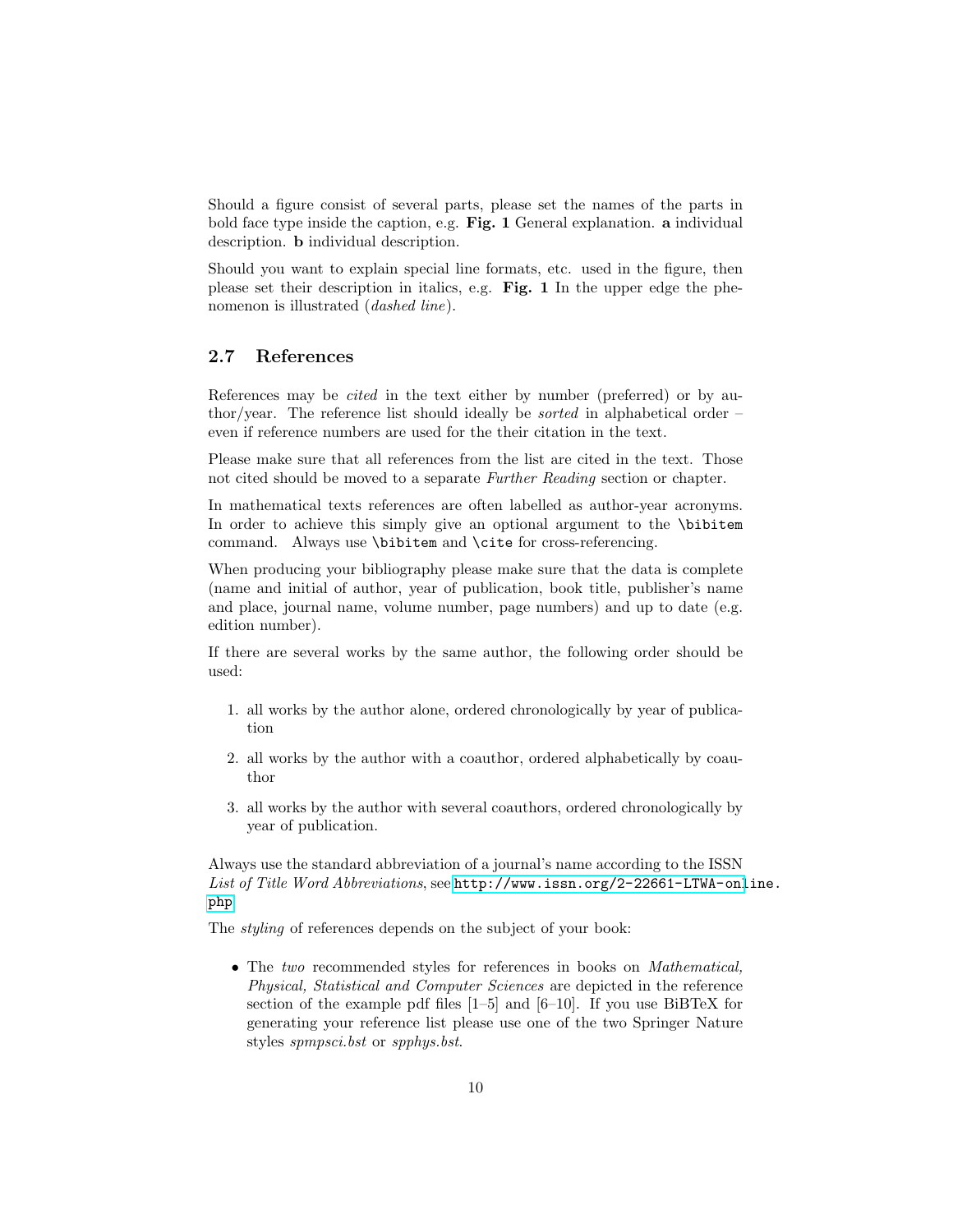- Examples of the most commonly used reference style in books on *Psychol*ogy, Social Sciences are depicted in the reference section of the example pdf files [11–15].
- Examples for references in books on Humanities, Linguistics, Philosophy are depicted in the reference section of the example pdf files [16–20].
- Examples of the basic Springer Nature style used in publications on a wide range of subjects such as Computer Science, Economics, Engineering, Geosciences, Life Sciences, Medicine, Biomedicine are depicted in the reference section of the example pdf files [21–25]. If you use BiBTeX for generating your reference list please use the Springer Nature style spbasic.bst.

For your own input follow the syntax of the corresponding style examples in the pre-set template. The set of  $Tip$ :

Use the pre-set

Please make sure that, in the individual reference citations, the initials of names<br>the plates of the initial results of the initial results of the initial<br>structure of the initial results of the initial results of the in do not stand alone. Please connect them to their surname with the help of the tilda  $\tilde{ }$  so that they will not be separated from each other when LAT<sub>E</sub>X breaks the line. The same applies to volume or page numbers.

For a description of SVProc enhancements to the bibliography environment refer to the enclosed Reference Guide.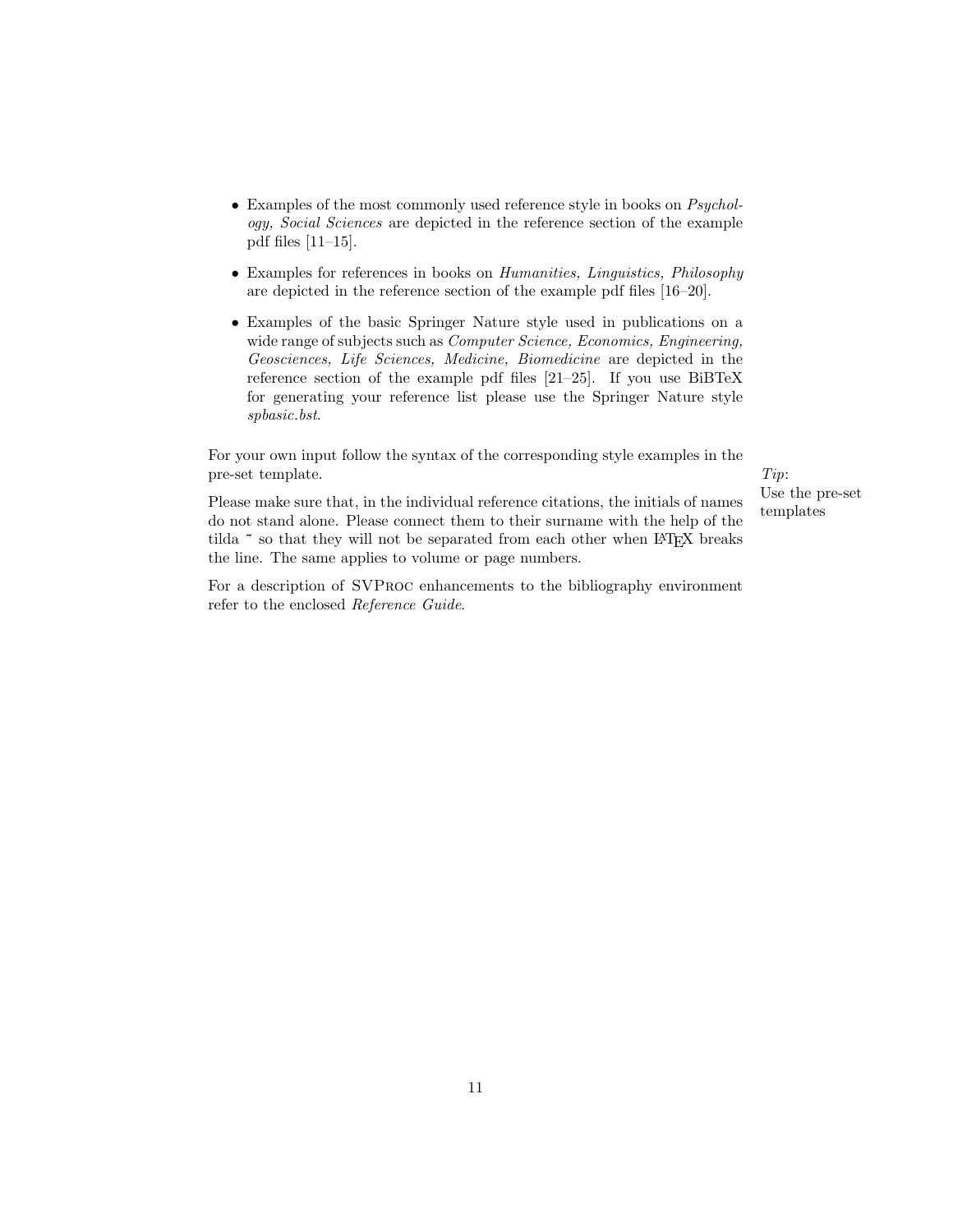# <span id="page-11-0"></span>3 Submitting your Manuscript

As soon as you have decided on the content and structure of your contribution and have set up a representative portion of text, send this material including figures for evaluation to the volume editor. Please check whether the source files (i.e. \*.tex, \*.eps, \*.cls, \*.sty) are needed besides a printout.

Please direct any queries concerning the layout, LAT<sub>EX</sub> coding, figures or the contract side of your contribution to your contact person at Springer Nature. He or she will be happy to respond directly or pass on your query to the expert in charge.

# <span id="page-11-1"></span>Further Reading

- <span id="page-11-2"></span>[1] Lamport L.: LATEX – A Document Preparation System. 2nd ed. Addison-Wesley, Reading, MA (1994)
- [2] Goossens M., Mittelbach F., Samarin A.: The L<sup>A</sup>T<sub>EX</sub> Companion. Addison-Wesley, Reading, MA (1994)
- <span id="page-11-3"></span>[3] Knuth D.E.: The TFX book. Addison-Wesley, Reading, MA (1986) and revised to cover T<sub>E</sub>X3 (1991)
- <span id="page-11-4"></span>[4] TEX Users Group (TUG), <http://www.tug.org>
- [5] Deutschsprachige Anwendervereinigung TEX e.V. (DANTE), Heidelberg, Germany, <http://www.dante.de>
- <span id="page-11-5"></span>[6] UK TEX Users' Group (UK-TuG), <http://uk.tug.org>